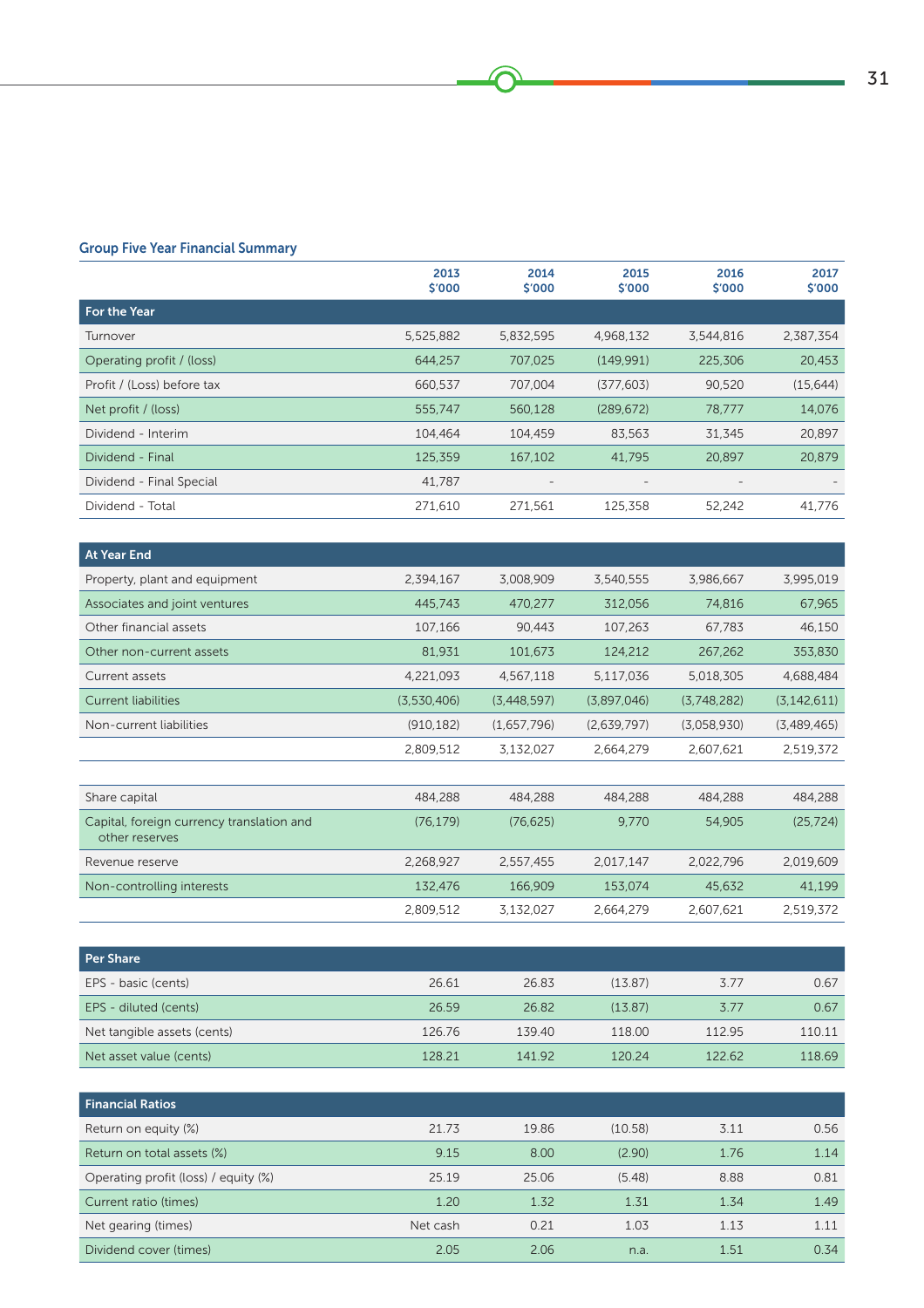# GROUP FINANCIAL REVIEW



#### **Turnover**





## EBITDA



Net Profit

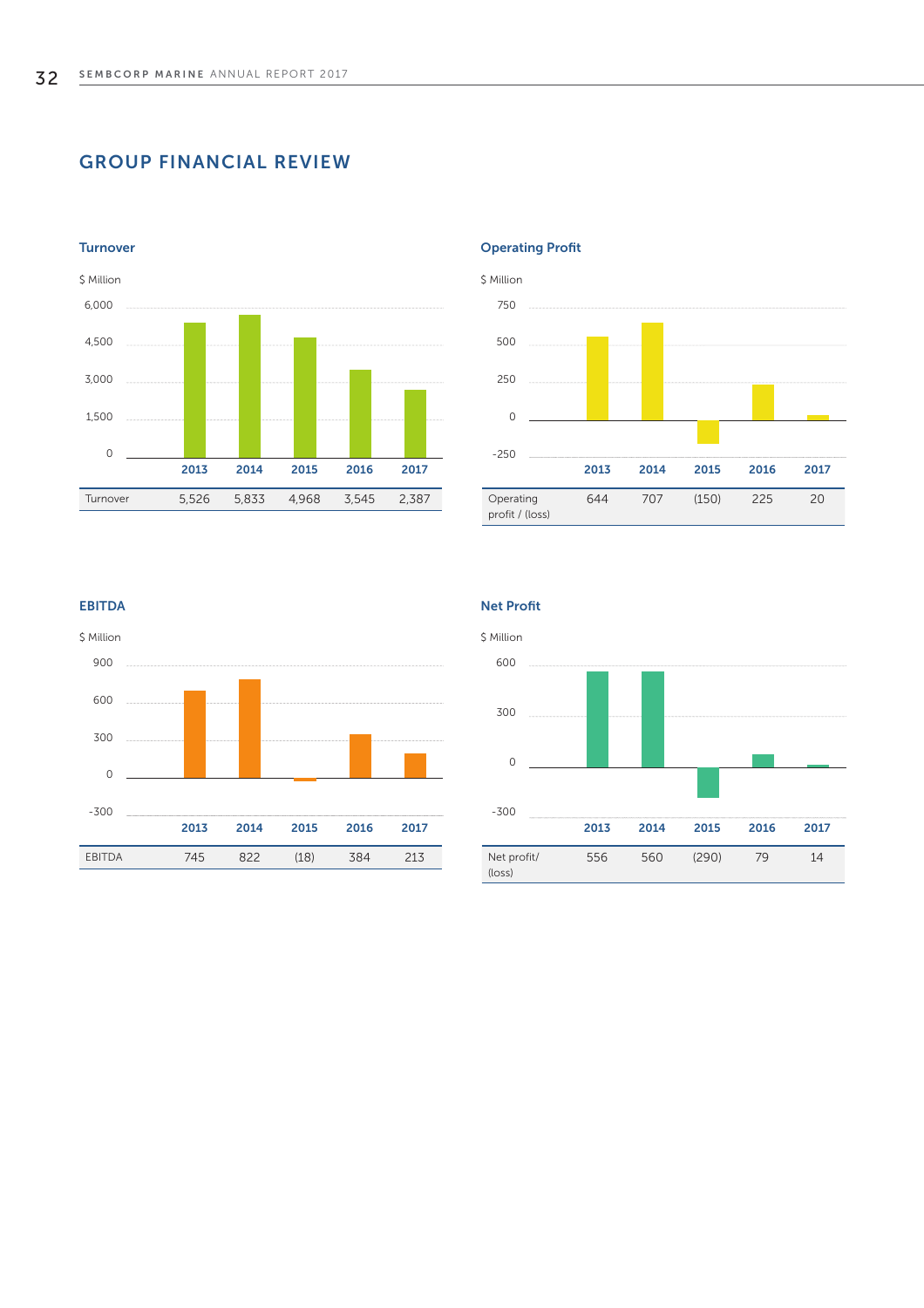## Total Equity



### Assets

\$ Million

| 10,000                        |       |       |       |       |       |
|-------------------------------|-------|-------|-------|-------|-------|
| 7,500                         |       |       |       |       |       |
| 5,000                         |       |       |       |       |       |
| 2,500                         |       |       |       |       |       |
| $\Omega$                      |       |       |       |       |       |
|                               | 2013  | 2014  | 2015  | 2016  | 2017  |
| Property, plant and equipment | 2,394 | 3,009 | 3,541 | 3,987 | 3,995 |
| Associates and joint ventures | 446   | 470   | 312   | 75    | 68    |
| Other financial assets        | 107   | 90    | 107   | 68    | 46    |
| Other non-current assets      | 82    | 102   | 124   | 267   | 354   |
| Current assets                | 4,221 | 4,567 | 5,117 | 5,018 | 4,688 |
| <b>Total</b>                  | 7,250 | 8,238 | 9,201 | 9,415 | 9,151 |

*Property, plant*   $\Box$ *and equipment*

*Share capital Revenue reserve Noncontrolling interests Capital, foreign currency translation and other reserves*

- *Associates and*   $\mathcal{C}^{\mathcal{A}}$ *joint ventures*
- *Other financial*   $\mathbf{r}$ *assets Other non-* $\overline{\phantom{a}}$
- *current assets Current assets* m.

## Liabilities

| \$ Million              |       |       |       |       |       |
|-------------------------|-------|-------|-------|-------|-------|
| 8,000                   |       |       |       |       |       |
| 6,000                   |       |       |       |       |       |
| 4,000                   |       |       |       |       |       |
| 2,000                   |       |       |       |       |       |
| $\Omega$                |       |       |       |       |       |
|                         | 2013  | 2014  | 2015  | 2016  | 2017  |
| Current liabilities     | 3,530 | 3,449 | 3,897 | 3,748 | 3,143 |
| Non-current liabilities | 910   | 1,658 | 2,640 | 3,059 | 3,489 |
| Total                   | 4,441 | 5,106 | 6,537 | 6,807 | 6,632 |

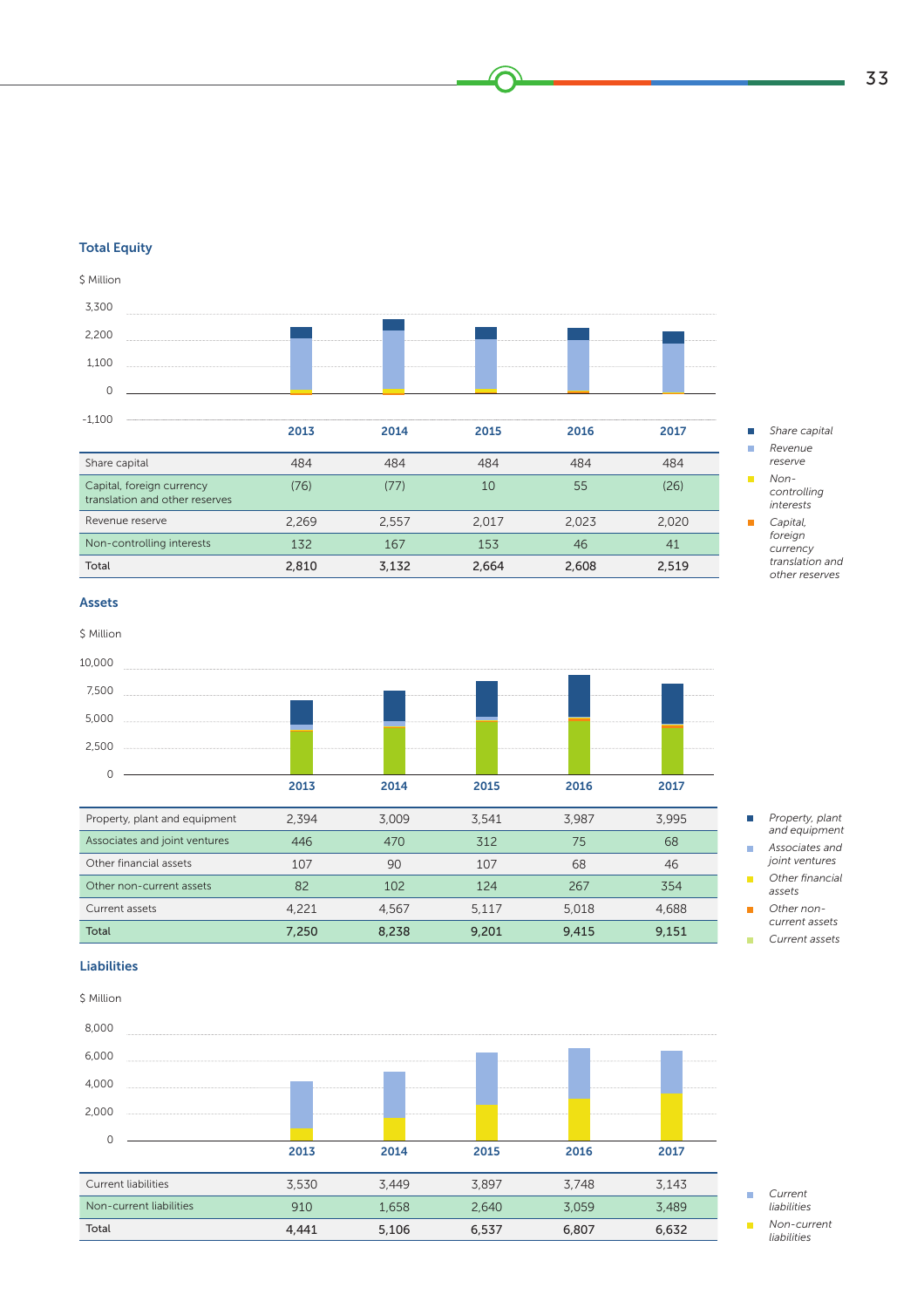# GROUP FINANCIAL REVIEW



### Return on Equity and Return on Total Assets

## Net Tangible Assets and Net Asset Value Per Share



### **Net Tangible Assets Per Share Net Asset Value Per Share**



Earnings Per Share

Ĥ.

Before Tax

*EPS - After Tax EPS - Before Tax* 

### Dividend Per Share

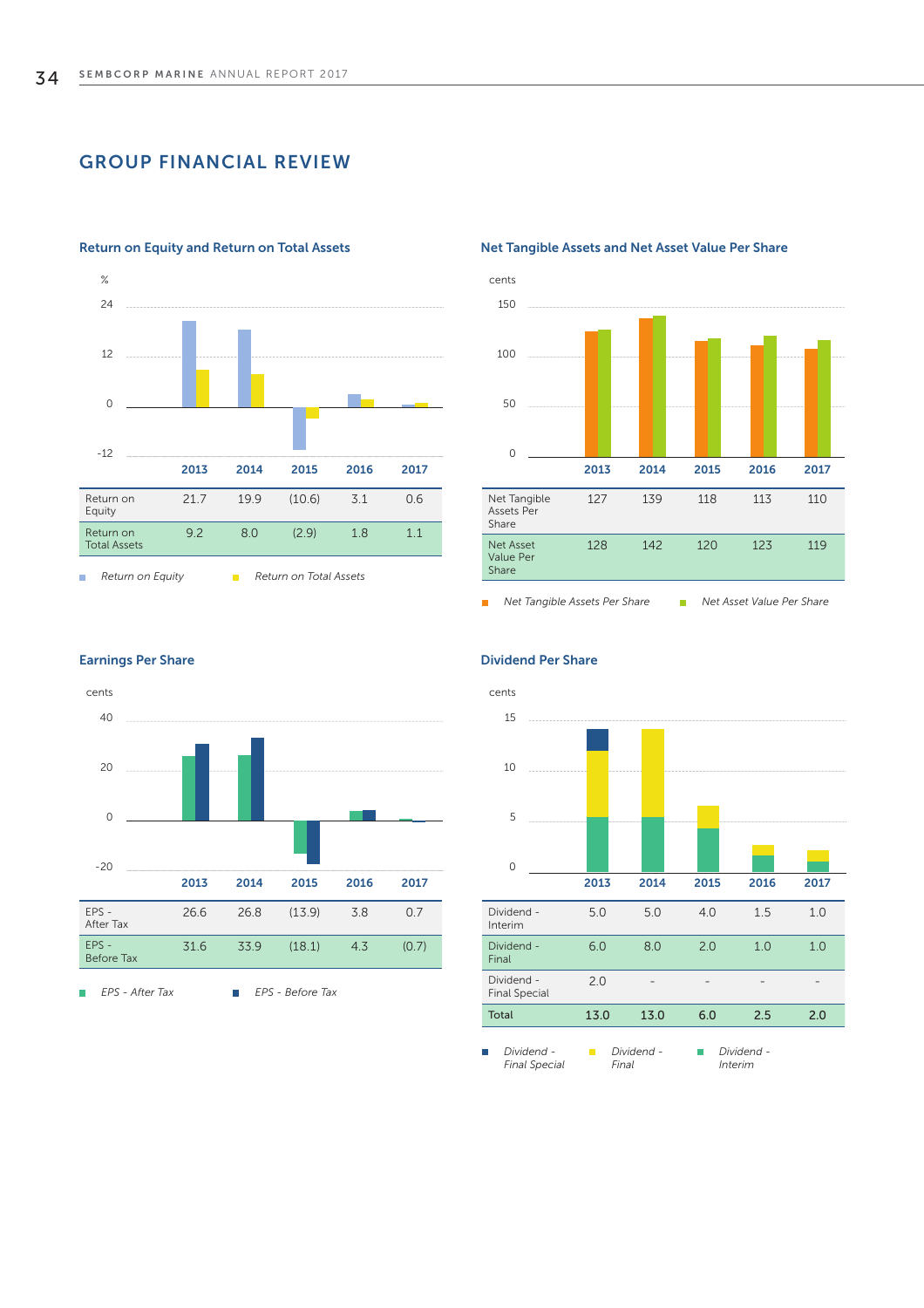## Value Added Statement

|                                                                  | 2013<br>\$'000 | 2014<br>\$′000 | 2015<br>$$^{\prime}000$ | 2016<br>\$'000 | 2017<br>\$'000 |
|------------------------------------------------------------------|----------------|----------------|-------------------------|----------------|----------------|
| Value added from                                                 |                |                |                         |                |                |
| Turnover                                                         | 5,525,882      | 5,832,595      | 4.968.132               | 3,544,816      | 2,387,354      |
| Less: Bought in materials and services                           | (4,231,874)    | (4,402,863)    | (4,251,510)             | (2.650.304)    | (1,713,023)    |
| Gross value added                                                | 1,294,008      | 1,429,732      | 716.622                 | 894.512        | 674.331        |
| Investment, interest and other income                            | 81,650         | 12.371         | 7.368                   | 38,754         | 55,667         |
| Share of results of associates and joint ventures,<br>net of tax | 11.166         | 9,859          | (173, 499)              | (35, 134)      | (3,617)        |
| Non-operating income / (expenses), net                           | 2.758          | 177            | (18.708)                | (18, 923)      | 51,494         |
|                                                                  | 1,389,582      | 1,452,139      | 531,783                 | 879,209        | 777,875        |

⋒

| <b>Distribution</b>                                   |         |         |         |         |         |
|-------------------------------------------------------|---------|---------|---------|---------|---------|
| To employees in wages, salaries and benefits          | 585,859 | 556,436 | 527.159 | 490.211 | 460.717 |
| To government in income and other taxes               | 102,430 | 144.959 | 74.057  | 58,723  | 41.094  |
| To providers of capital in:<br>Interest on borrowings | 8.072   | 20.960  | 46.775  | 88.651  | 95,522  |
| Dividends to owners of the Company                    | 271.593 | 271.600 | 250.636 | 73.128  | 41,788  |

| Retained in business                        |           |           |           |         |           |
|---------------------------------------------|-----------|-----------|-----------|---------|-----------|
| Depreciation, amortisation and R&D expenses | 100,607   | 115.142   | 131,760   | 159.128 | 193.015   |
| Deferred tax expense / (credit)             | 3.807     | 12.449    | (102.282) | 1.683   | (23.970)  |
| Revenue reserve                             | 284.154   | 288,528   | (540.308) | 5.649   | (27, 712) |
| Non-controlling interests                   | 32.513    | 41.147    | (10.294)  | (3.617) | (4.128)   |
| Other expenses                              | 547       | 918       | 154,280   | 5.653   | 1.549     |
| Total distribution                          | 1,389,582 | 1.452.139 | 531,783   | 879.209 | 777.875   |

| <b>Productivity data</b>                                                      |           |           |         |         |         |
|-------------------------------------------------------------------------------|-----------|-----------|---------|---------|---------|
| Average staff strength                                                        | 12.313    | 12.938    | 14.106  | 13,222  | 11.689  |
| <b>Employment costs</b>                                                       | 585,859   | 556,436   | 527.159 | 490.211 | 460.717 |
| Value added (\$'000)                                                          | 1,294,008 | 1.429.732 | 716.622 | 894.512 | 674.331 |
| Value added per employee (\$'000)                                             | 105       | 111       | 51      | 68      | 58      |
| Value added per dollar employment costs(\$)                                   | 2.21      | 2.57      | 1.36    | 1.82    | 1.46    |
| Value added per dollar investment in property,<br>plant and equipment $(\xi)$ | 0.54      | 0.48      | 0.20    | 0.22    | 0.17    |
| Value added per dollar turnover (\$)                                          | 0.23      | 0.25      | 0.14    | 0.25    | 0.28    |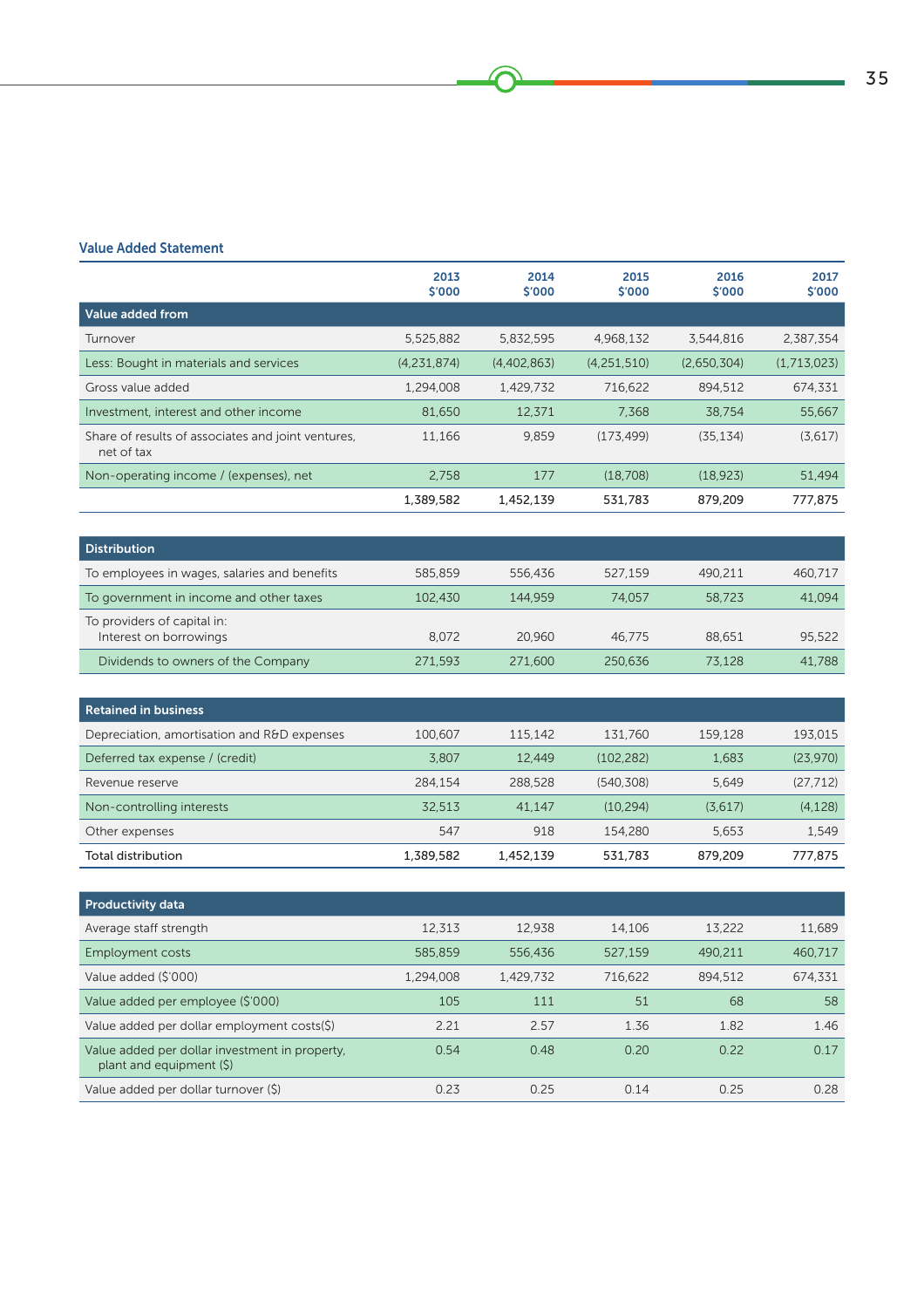# GROUP FINANCIAL REVIEW



#### Gross Value Added





#### Economic Value Added (EVA)



*EVA Weighted Average Cost of Capital* 

#### Distribution of Value Added